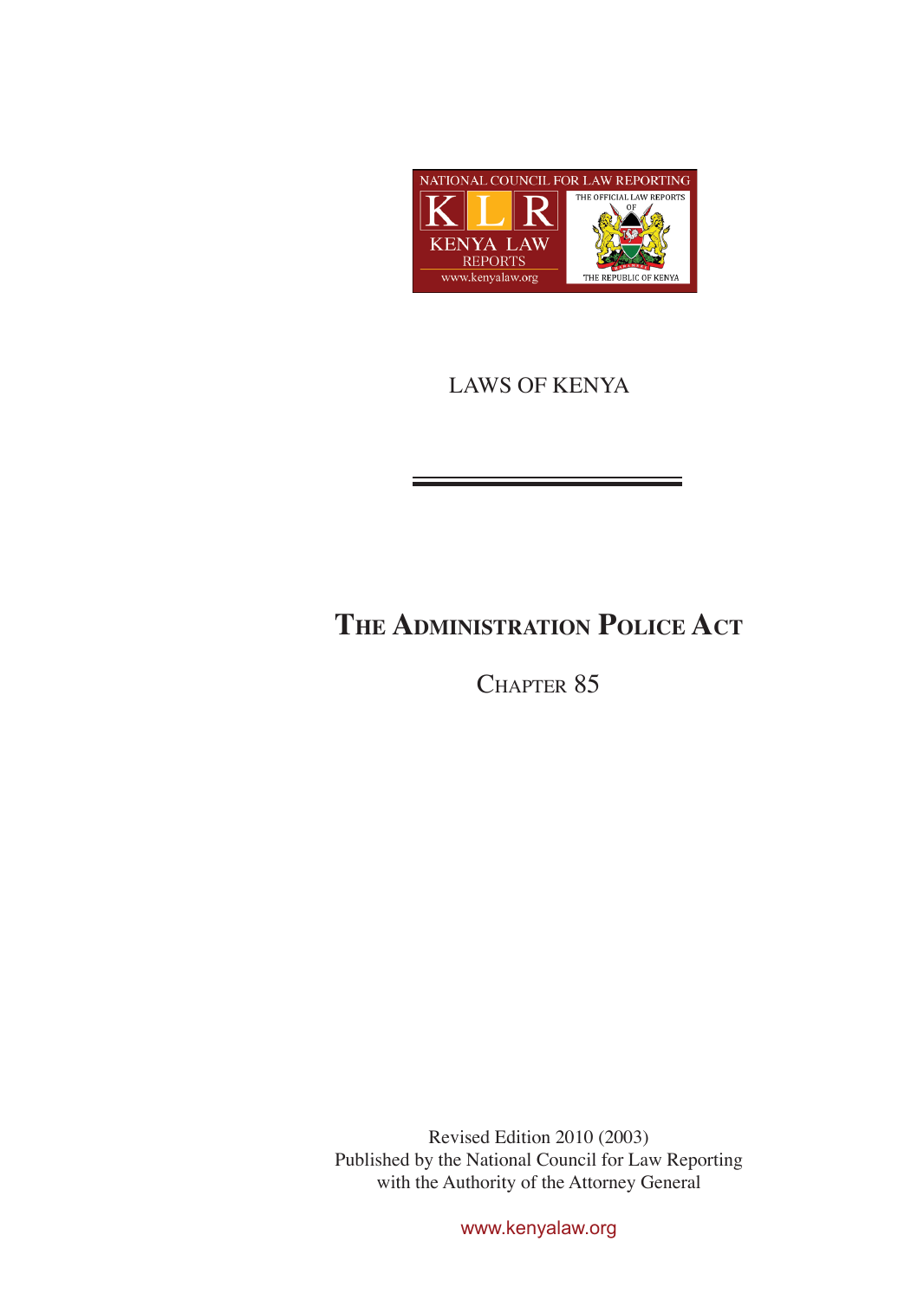# **CHAPTER 85**

## THE ADMINISTRATION POLICE ACT

## ARRANGEMENT OF SECTIONS

PART **I** - PRELIMINARY

#### *Section*

—Short title.

—Interpretation.

PART II—ESTABLISHMENT AND ADMINISTRATION OF THE FORCE

- —Establishment of the Force.
- —Appointment of administration police.
- —Employment of administration police.
- —Administration of administration police in districts.

Part III—Powers and Duties of Administration Police Officers

- —Area of duty.
- —Duties of officers.
- —Power to lay information or complaint.
- —Power to enter premises and to stop vehicles, etc., without warrant.
- —Power to stop and detain any person for production of licence, etc.
- —Power to erect barriers.
- —Powers of arrest without warrant.
- —Power to use firearms.
- —Custody of unclaimed property.

## PART IV—PROTECTION OF OFFICERS

- —Non-liability for act done under authority of a warrant.
- —(*Repealed)*.
- —Assault in execution of duty.

#### PART V-DISCIPLINE

- —Nature of office.
- —Penalties for offences by officers.
- <sup>22</sup> (*Repealed).*
	-

#### PART VI-GENERAL

- —Rules.
- —Standing orders.
- —Expenses.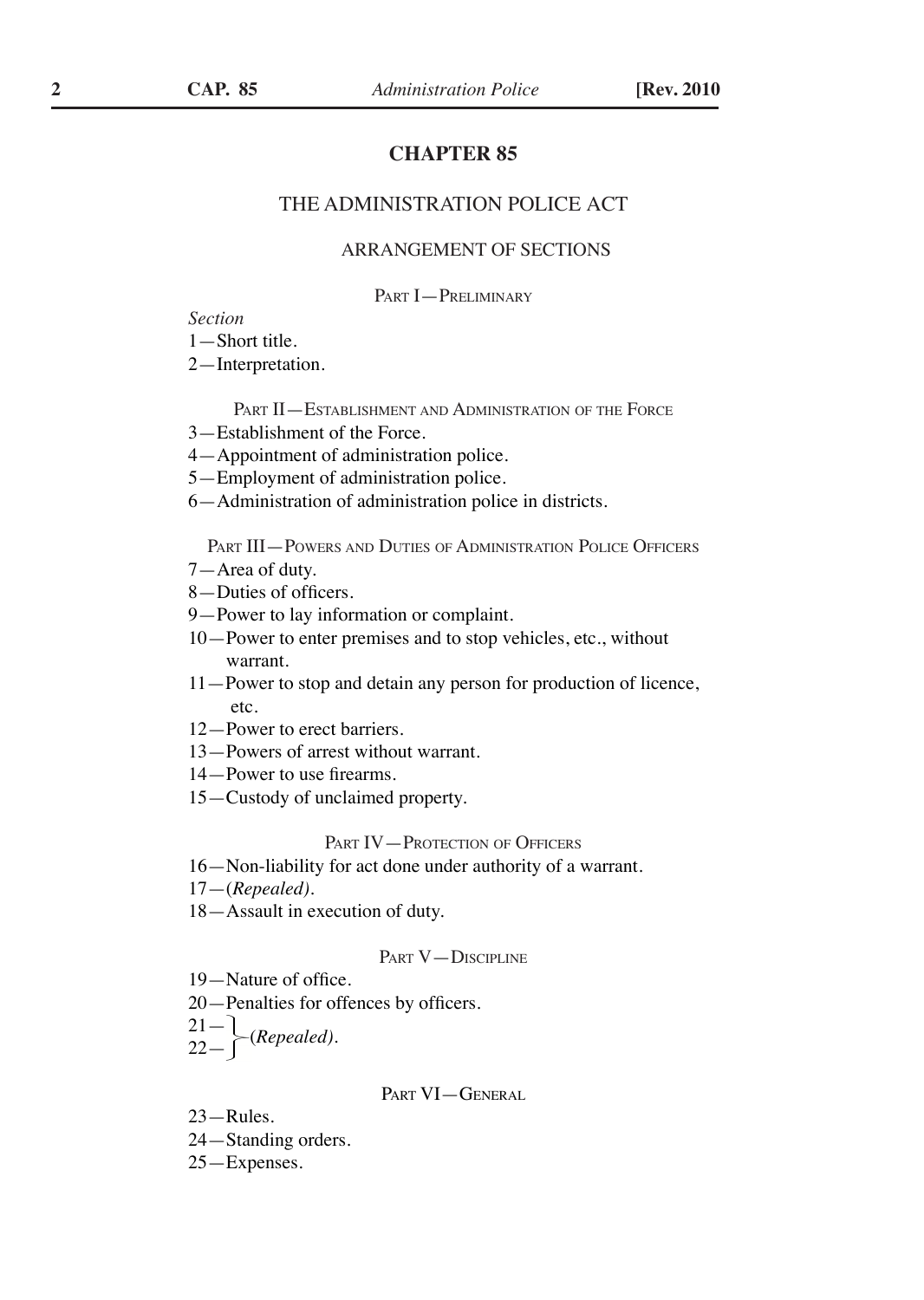*Section*

26—Officers appointed under Act 10 of 1929.

**SCHEDULES**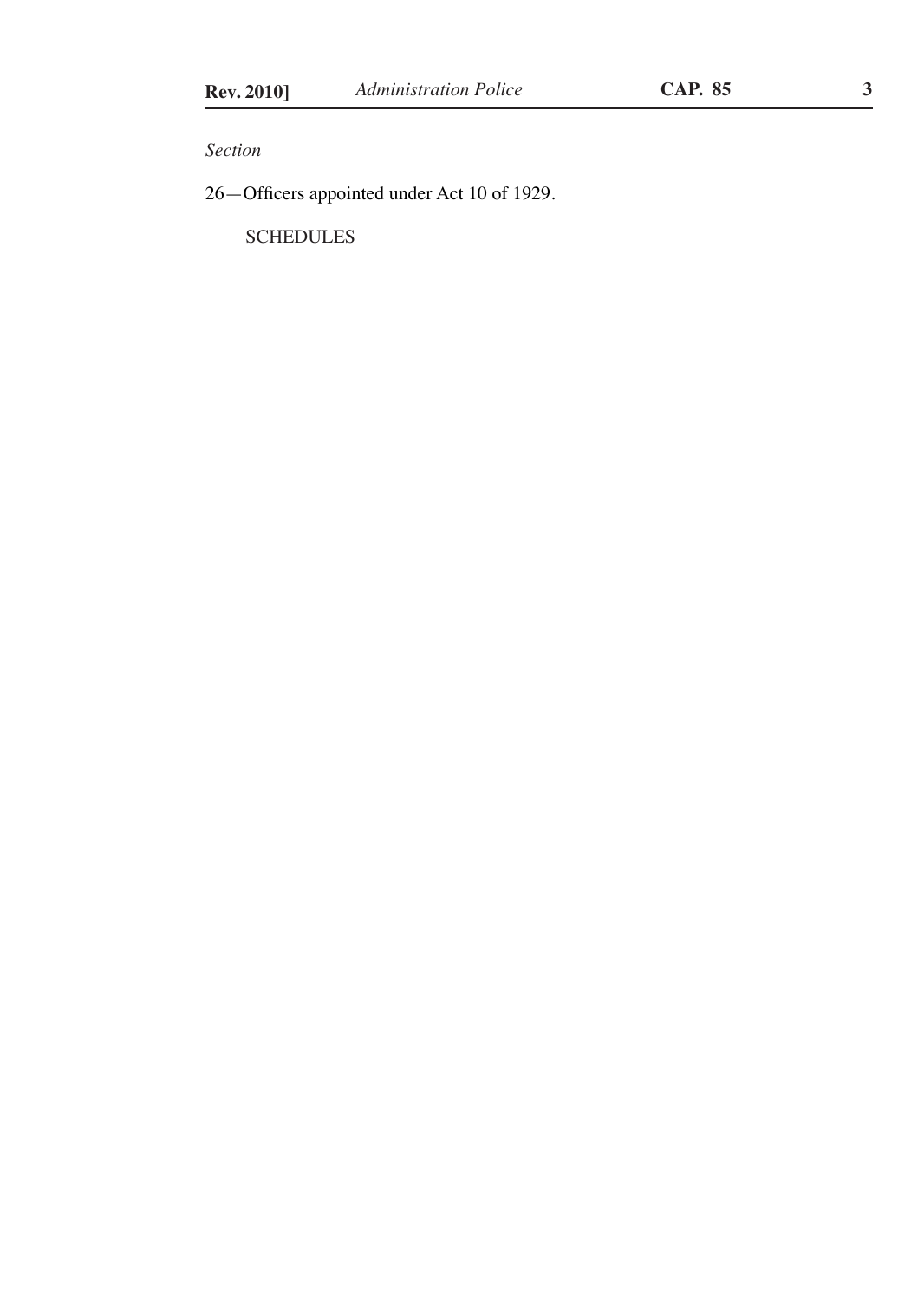| <b>CHAPTER 85</b> |  |
|-------------------|--|
|-------------------|--|

#### THE ADMINISTRATION POLICE ACT

*Commencement: 20th June, 1958*

**An Act of Parliament to make provision for the establishment, discipline, powers and duties of the administration police, and for matters incidental thereto**

Part I—Preliminary

**1.** This Act may be cited as the Administration Police Act.

assigned to those expressions by the Chiefs' Authority Act;

**2.** In this Act unless the context otherwise requires—

"chief" and "sub-chief" have the meanings respectively

Interpretation. 20 of 1959, s. 2, 9 of 1967, Sch.,

10 of 1969, Sch. Cap. 128.

Short title. 9 of 1967, Sch.

> "Commandant" means the Commandant of Administration Police;

> "Force" means the Administration Police Force established by section 3;

"officer" means an officer of the Force.

PART II — ESTABLISHMENT AND ADMINISTRATION OF THE FORCE

Establishment of the Force. 9 of 1967, Sch.

 **3.** (1) There is hereby established a force, to be known as the Administration Police Force, which shall consist of such number of officers as may from time to time be authorized by the President.

(2) The Minister shall be the Commandant of the Force with the title of Commandant of Administration Police.

(3) The Force shall consist of officers of the ranks specified in the First Schedule; and the Minister may from time to time, by notice in the Gazette, amend that Schedule.

Appointment of administration police. 9 of 1967, Sch. 10 of 1969, Sch.

**4.** (1) The District Commissioner of any district or area within which the Minister may, by notice in the Gazette, approve the appointment of administration police may appoint fit and proper persons to be officers of the Force within that district or area.

13 of 1958, 20 of 1959, 9 of 1962, 9 of 1967, 17 of 1967, 10 of 1969, L.N. 154/1969, 14 of 1971, L.N. 177/1978, L.N. 17/1982, 10 of 1983, 10 of 1997, L.N.94/2000.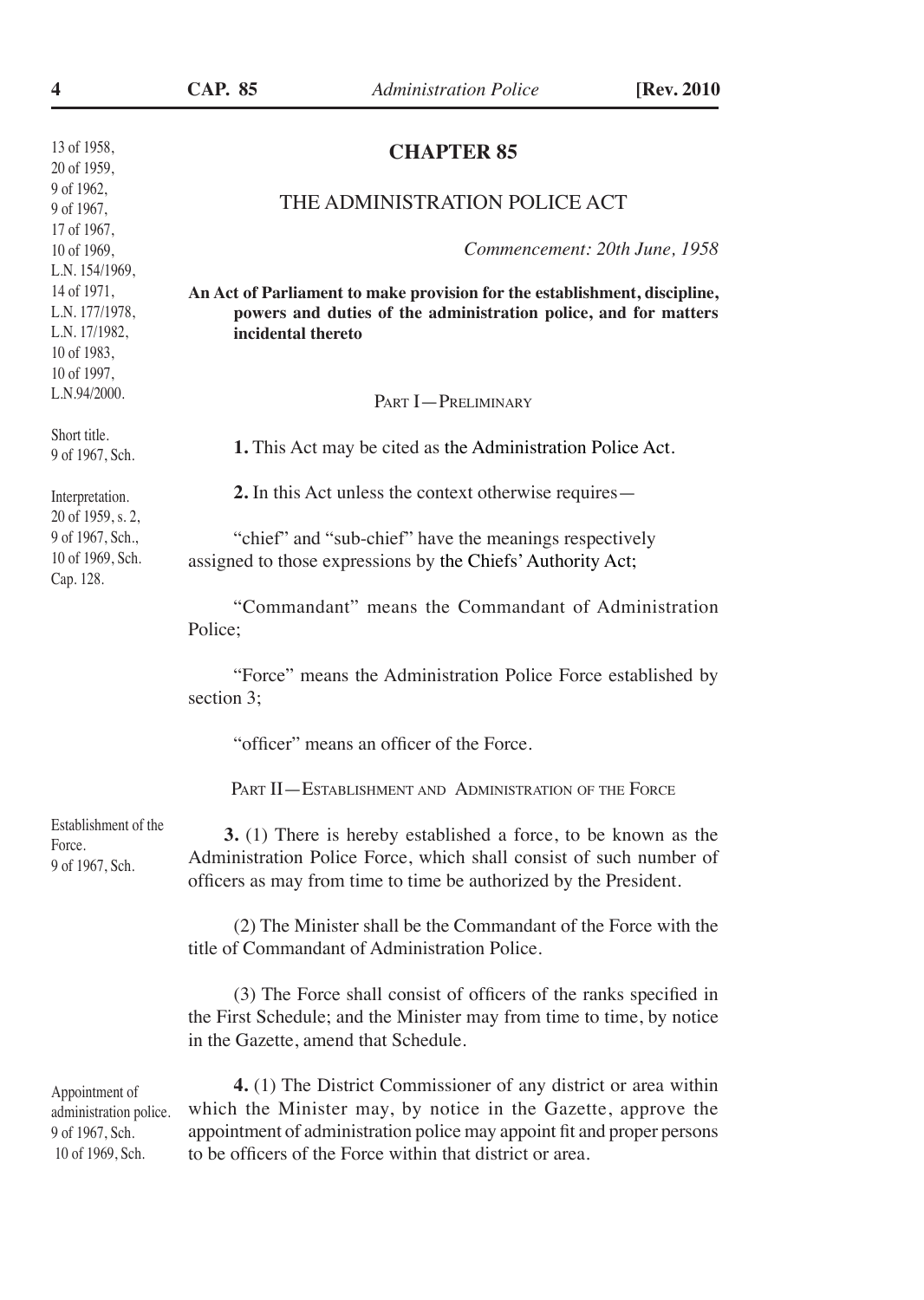(2) Every officer shall, on being appointed to the Force, make the declaration contained in the Second Schedule.

(3) The declaration shall be made before an administrative officer and shall be signed by the officer making it.

(4) A certificate of appointment in such form as may be required by the Commandant and signed by the District Commissioner shall be issued by the District Commissioner to every officer and shall be evidence of his appointment under this Act.

**5.** (1) The Force shall be employed in Kenya for the performance of the duties hereinafter specified. Employment of administration police.

(2) The President may, in case of war or other emergency, employ the Force or an part thereof in the defence of Kenya:

Provided that any part of the Force so employed shall continue to be under the direction of the Commandant.

**6.** The District Commissioner of any district within which the appointment of administration police has been approved shall, except when the provisions of section 5 (2) are applied, administer the indistricts. administration police in his district, subject to the general or special directions of the Provincial Commissioner. Administration of

Part III—Powers and Duties of Administration Police Officers

**7**. An officer shall carry out the duties imposed upon him by this Area of duty. Act within the district or area in which he is appointed. 14 of 1971, Sch.

**8**. Every officer shall—

(*a*) when called upon by any chief or sub-chief assist him in the exercise of his lawful duties;

- (*b*) obey and execute promptly all orders and warrants lawfully issued to him by any competent authority;
- (*c*) preserve the public peace, prevent the commission of offences and apprehend all persons in respect of whom he holds a valid warrant of arrest;
- (*d*) undergo such training as may be ordered by the District Commissioner;

*(e*) act as messenger in any matter connected with the

Duties of officers.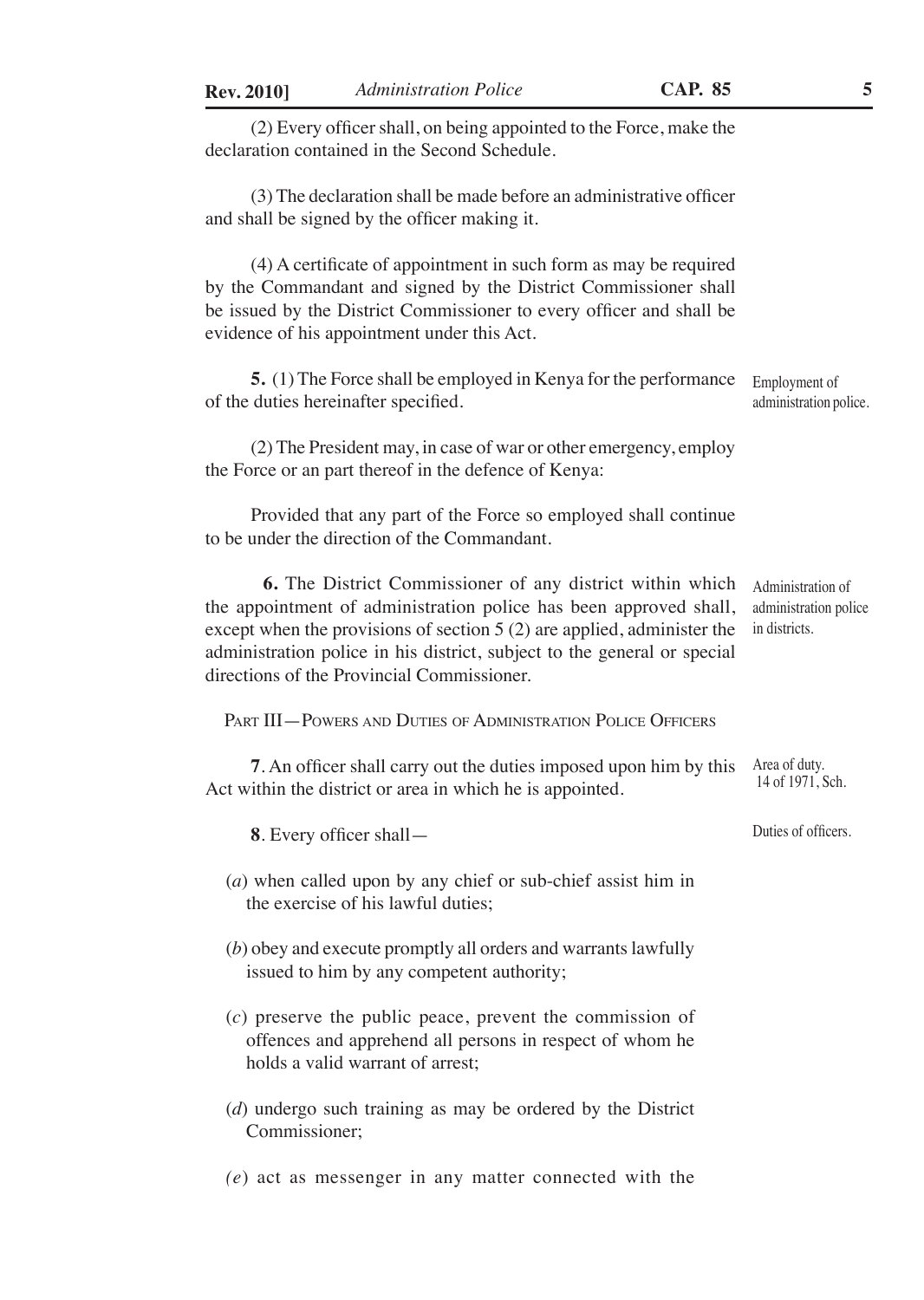administration or the public service.

**9**. An officer may lay an information or complaint before any subordinate court and may make application thereto for a summons, warrant or other legal process.

**10.** (1) If an officer (other than a recruit constable) has reasonable cause to believe—

- (*a*) that anything necessary to the investigation of an alleged offence is in any premises and that the delay caused by obtaining a warrant to enter and search the premises would be likely to imperil the success of the investigation; or
- (*b*) that any person in respect of whom a warrant of arrest is in force, or who is reasonably suspected of being guilty of a cognizable offence, is in any premises,

he may demand that the person residing in or being in charge of such premises shall allow him free ingress thereto and afford him all reasonable facilities for a search therein, and if, after notification of his authority and purpose, ingress cannot without unreasonable delay be so obtained the officer may without warrant enter such premises and search therein, and may, if necessary in order to effect such entry, break open any outer or inner door or window or other part of such premises.

(2) An officer may stop, search and detain any vehicle or vessel which he has reasonable cause to suspect is being employed in the commission of, or to facilitate the commission of, an offence.

(3) A person who fails to obey a reasonable signal given by an officer in uniform requiring him to stop any vehicle or vessel shall be guilty of an offence and liable to imprisonment for a term not exceeding six months, and an officer may arrest that person without warrant unless he gives his name and address and otherwise satisfies the officer that he will duly answer any summons or other proceedings which may issue or be taken against him.

(4) (*Repealed by 10 of 1997, Sch).*

**11.** (1) An officer in uniform may stop and detain any person whom he—

Power to stop and detain any person for production of licence, etc.

(*a*) sees doing any act or thing; or

information or complaint. 17 of 1967, 1st Sch. 10 of 1983, Sch. Power to enter

Power to lay

premises and to stop vehicles, etc., without warrant. 20 of 1959, s. 3. 10 of 1997, Sch.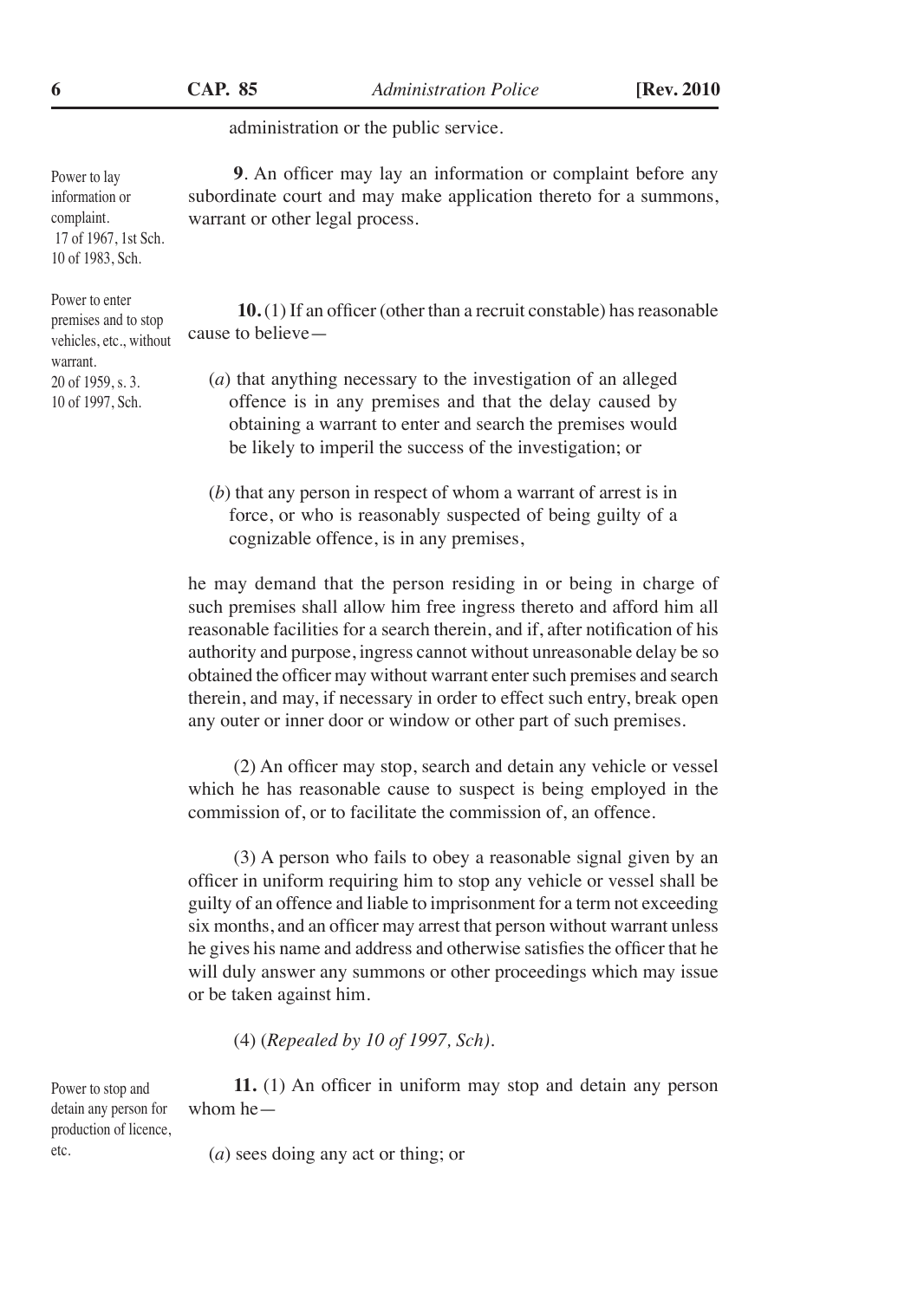(*b*) sees in possession of any thing; or

(*c*) suspects of doing any act or thing or of being in possession of any thing,

for which a licence, permit, certificate or pass is required under any written law and may require the person to produce the licence, permit, certificate or pass.

(2) A person who fails to produce a licence, permit, certificate or pass when called upon by an officer so to do may be arrested without a warrant unless he gives his name and address and otherwise satisfies the officer that he will duly answer any summons or other proceedings which may issue or be taken against him.

**12**.(1) A District Commissioner or a District Officer may, if he considers it necessary so to do for the maintenance and preservation of law and order or for the prevention or detection of any offence, order an officer to erect or place barriers in or across any road or street or in any public place. Power to erect barriers. 20 of 1959, s. 4, 10 of 1997, Sch.

(2) An officer in uniform may take all reasonable steps to prevent any vehicle from being driven past any such barrier, and a driver who fails to comply with any reasonable signal given by an officer in uniform requiring him to stop the vehicle before the barrier shall be guilty of an offence and liable to imprisonment for a term not exceeding twelve months or to a fine not exceeding one thousand shillings or to both.

- (3) (*Repealed by 10 of 1997, Sch.).*
- **13.** An officer may without a warrant arrest—
- (*a*) a person whom he suspects on reasonable grounds of having committed a cognizable offence;
- (*b*) a person who commits a breach of the peace in his presence;
- (*c*) a person who obstructs an officer while in the execution of his duty or who has escaped or attempts to escape from lawful custody;
- (*d*) a person in whose possession is found anything which may reasonably be suspected to be stolen property or who may reasonably be suspected of having committed an offence with reference to that thing;

Powers of arrest without warrant. 17 of 1967, 1st Sch.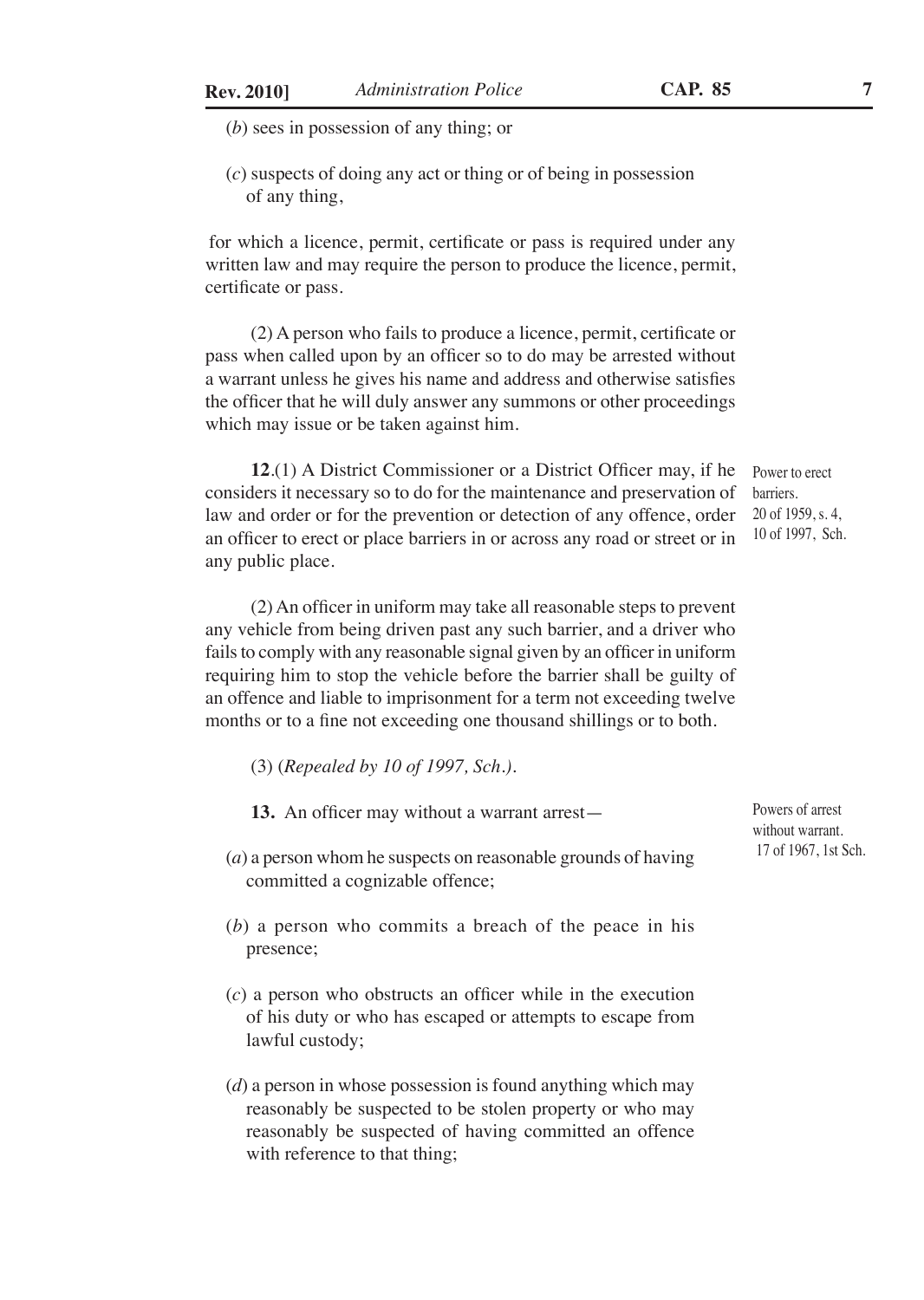|  |  | I)<br>AF | . . <i>.</i><br>85 |
|--|--|----------|--------------------|
|--|--|----------|--------------------|

(*e*) a person whom he suspects upon reasonable grounds of being a deserter from the armed forces or the National Youth Service;

- (*f*) person whom he finds in any highway, yard or other place during the night and whom he suspects upon reasonable grounds of having committed or being about to commit a felony;
- (*g*) a person having in his possession without lawful excuse the burden of proving which excuse shall lie on the person, any implement of housebreaking;
- (*h*) a person for whom he has reasonable cause to believe a warrant of arrest has been issued.

**14.** An officer may use firearms, if and to such extent only as is necessary, against—

- (*a*) any person in lawful custody charged with or convicted of a felony, when that person is escaping or attempting to escape;
- (*b*) any person who by force rescues or attempts to rescue any other person from lawful custody;
- (*c*) any person who by force prevents or attempts to prevent the lawful arrest of himself or any other person:

Provided that resort shall not be had to the use of firearms—

- (i) under paragraph (*a*), unless the officer has reasonable ground to believe that he cannot otherwise prevent the escape, and unless he shall give warning to such person that he is about to use firearms against him and such warning is unheeded;
- (ii) under paragraph (*b*) or paragraph (*c*) unless the officer has reasonable ground to believe that he or any other person is in danger of grievous bodily harm or that he cannot otherwise prevent such rescue, or, as the case may be, effect such arrest.

**15**. Every officer shall take charge of all unclaimed property handed to him by any person or found by him to be unclaimed and shall deliver that property without delay to the nearest police station.

Power to use firearms.

Custody of unclaimed property.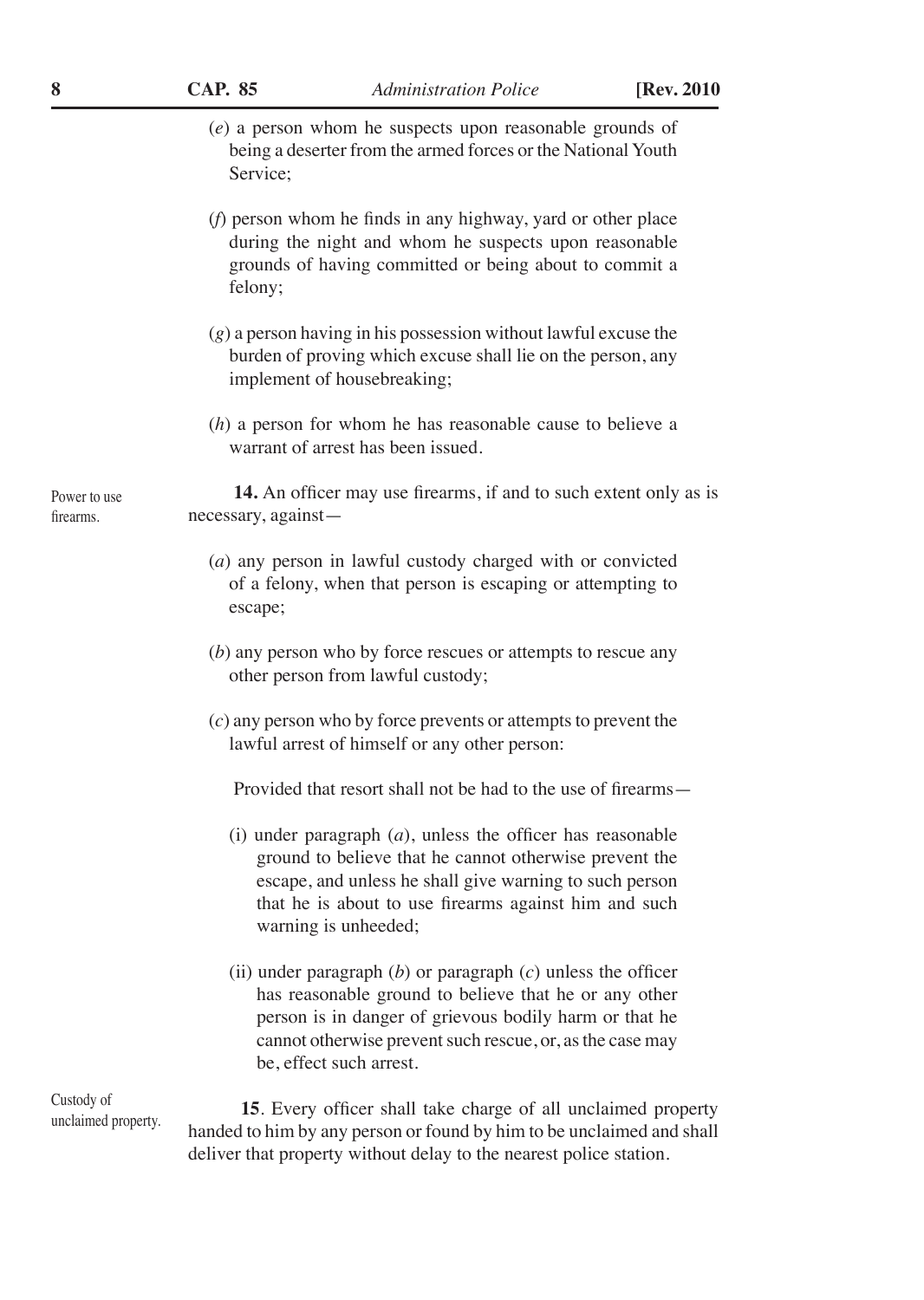PART IV—PROTECTION OF OFFICERS

**16**. (1) Where the defence to any suit instituted against an officer is that the act complained of was done in obedience to a warrant purporting to be issued by a court the court shall, upon production of the warrant, accept that warrant as prima facie evidence of the due making thereof and, upon proof that the act complained of was done in obedience to that warrant, enter judgement in favour of such officer.

(2) No proof of the signature upon such warrant shall be required unless the court has reason to doubt its genuineness, and, where such signature is proved not to be genuine, the court shall nevertheless enter judgment in favour of the officer if it is satisfied that, at the time of the act complained of, such officer believed, on reasonable grounds, that the signature was genuine.

**17**. (*Repealed by 9 of 1962, s. 2*).

**18.** Any person who assaults, resists or wilfully obstructs any officer in the due execution of his duty or any person acting in aid of such officer shall be guilty of an offence and liable to imprisonment for a term not exceeding five years. Assault in execution of duty.

#### PART V-DISCIPLINE

19. Every officer shall be deemed to be an officer in the public Nature of office. service of Kenya and, save as otherwise provided in this Act or in any rules or standing orders made under this Act, shall be subject to the law and regulations from time to time in force relating to the public service.

**20.** (1) Any officer who wilfully disobeys any lawful order or warrant or who is guilty of any act or conduct to the prejudice of good order or discipline shall be liable to be punished by a District Commissioner or a District Officer, or by any public officer duly authorized in writing by a Provincial Commissioner, by—

Penalties for offences by officers.

- (*a*) reprimand; or
- (*b*) confinement to barracks for a period not exceeding fourteen days, with or without punishment drills, extra guard fatigues or other duties; or

(*c*) fine not exceeding the equivalent of fourteen days pay; or

Non-liability for act done under authority of a warrant. 10 of 1983, Sch.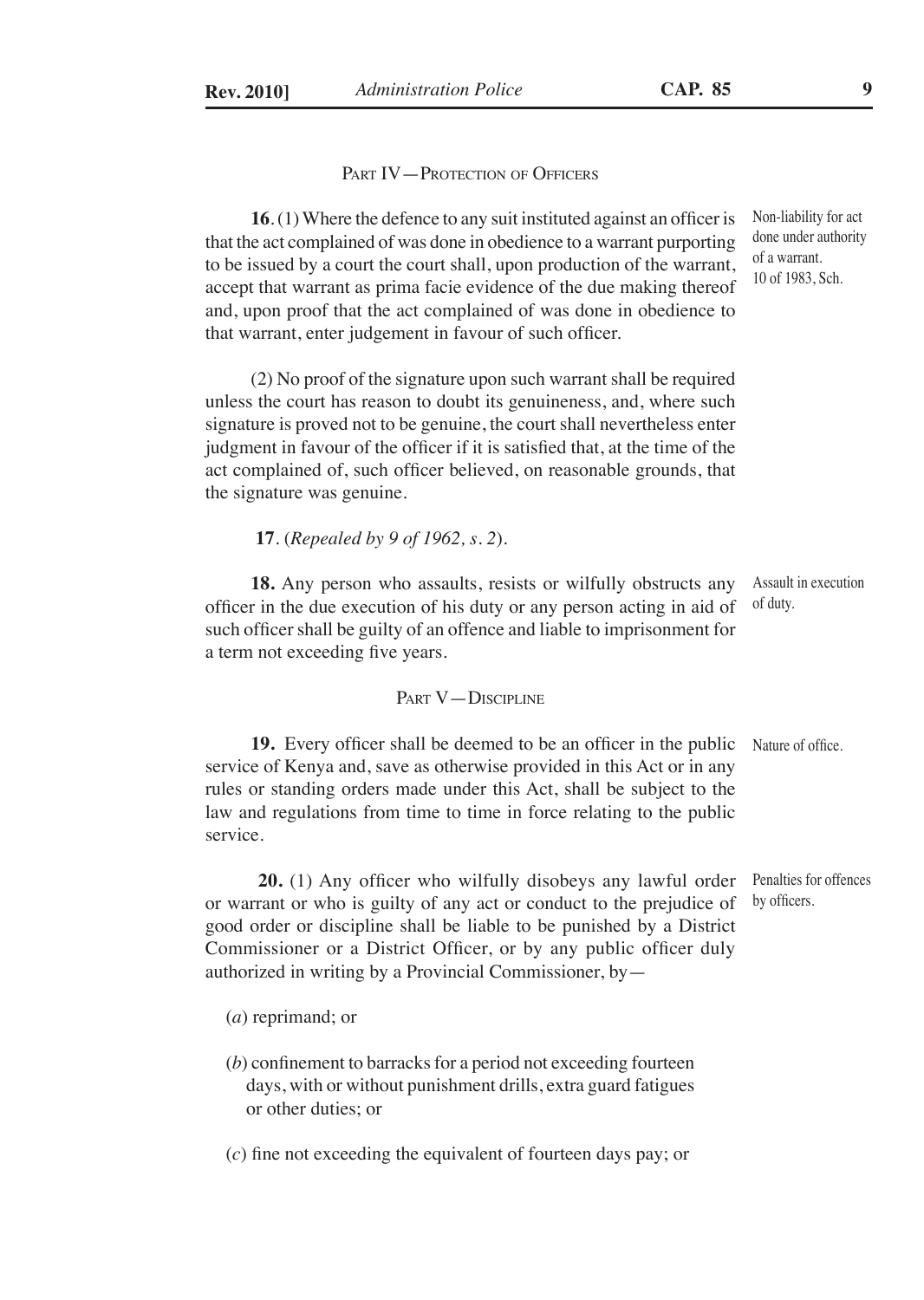- (*d*) stoppage of salary increments; or
- (*e*) reduction in rank; or
- (*f*) dismissal from the Force,

or by any combination of such punishments:

Provided that—

- (i) any sentence by a District Officer or public officer authorized as aforesaid shall be subject to confirmation by a District Commissioner;
- (ii) any sentence of dismissal from the Force awarded by a District Commissioner shall be subject to confirmation by a Provincial Commissioner;
- (iii) no District Officer or public officer authorized as aforesaid shall impose the sentence of dismissal.

(2) The officer awarding, or, as the case may be, confirming, any punishment inflicted upon an administration police officer under this section shall enter a record of such punishment, the date thereof and the offence for which it was inflicted on the record sheet of such administration police officer.

(3) All fines imposed by a District Commissioner, District Officer or other public officer under this section shall be recoverable by monthly deductions from the pay due and thereafter becoming due to the administration police officer.

(4) The amount of such deduction in respect of any fine shall, subject to any general or special direction by a Provincial Commissioner, lie in the discretion of the officer imposing the fine, but shall in no case exceed one-third of the monthly salary of the administration police officer concerned; and whenever more than one order for deduction from an administration police officer's salary is in force, so much only of his salary may be deducted as shall leave such officer not less than two-thirds of his salary.

**21**. (*Repealed by 10 of 1969, Sch.*).

**22.** (*Repealed by 10 of 1969, Sch.).*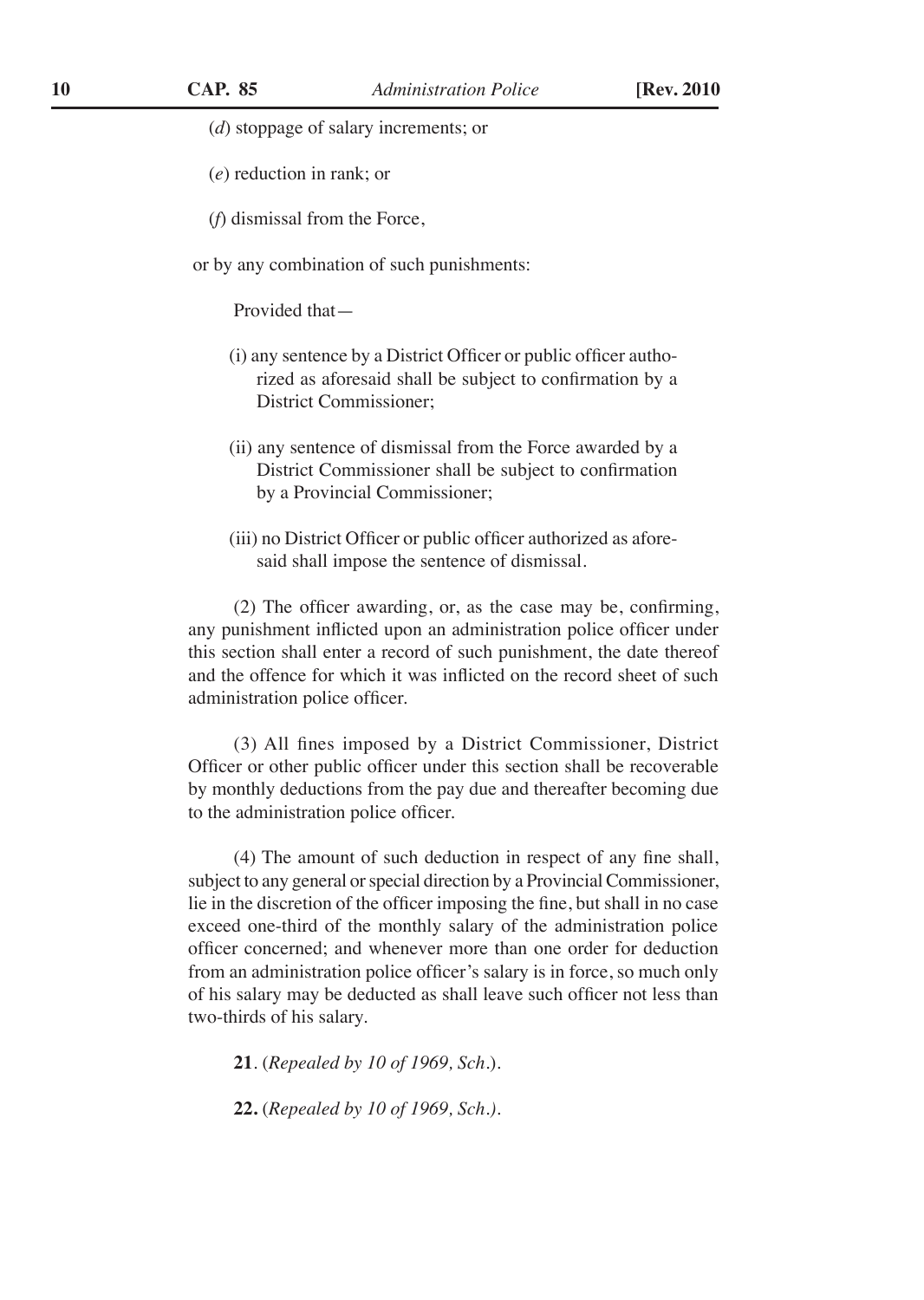PART VI-GENERAL

**23**. The Minister may make rules for the better carrying into Rules. effect of the provisions of this Act.

**24**. The Commandant may issue standing orders for the general control, direction and administration of the Force. Standing orders.

**25**. The expenditure incurred in carrying out the provisions of this Act shall be defrayed out of moneys provided by Parliament. Expenses. 9 of 1967, Sch.

**26**. Any tribal police officer appointed under the Tribal Police Act 1929, shall be deemed to have been appointed under this Act. Officers appointed under Act 10 of 1929.

#### **FIRST SCHEDULE**

(s. 3) L.N. 17/1982. L.N. 94/2000.

Ranks

Commandant, Senior Deputy Commandant, Deputy Commandant, Senior Assistant Commandant, Assistant Commandant, Senior Superintendent, Superintendent, Chief Inspector, Inspector, Senior Sergeant Major, Senior Sergeant, Sergeant, Corporal, Constable, Recruit Constable.

#### **SECOND SCHEDULE** (s. 4)

#### D**eclaration on Appointment**

I, A.B., do swear that I will well and truly serve and true allegiance bear to the President and to the Republic according to law; that I will at all times, as thereunto required and authorized by law, do my utmost to preserve the peace and to prevent offences against the same, and that I will to the best of my skill and knowledge discharge all the duties of an administration police officer faithfully according to law. And that during my service in the Force, I will obey all such lawful orders as may be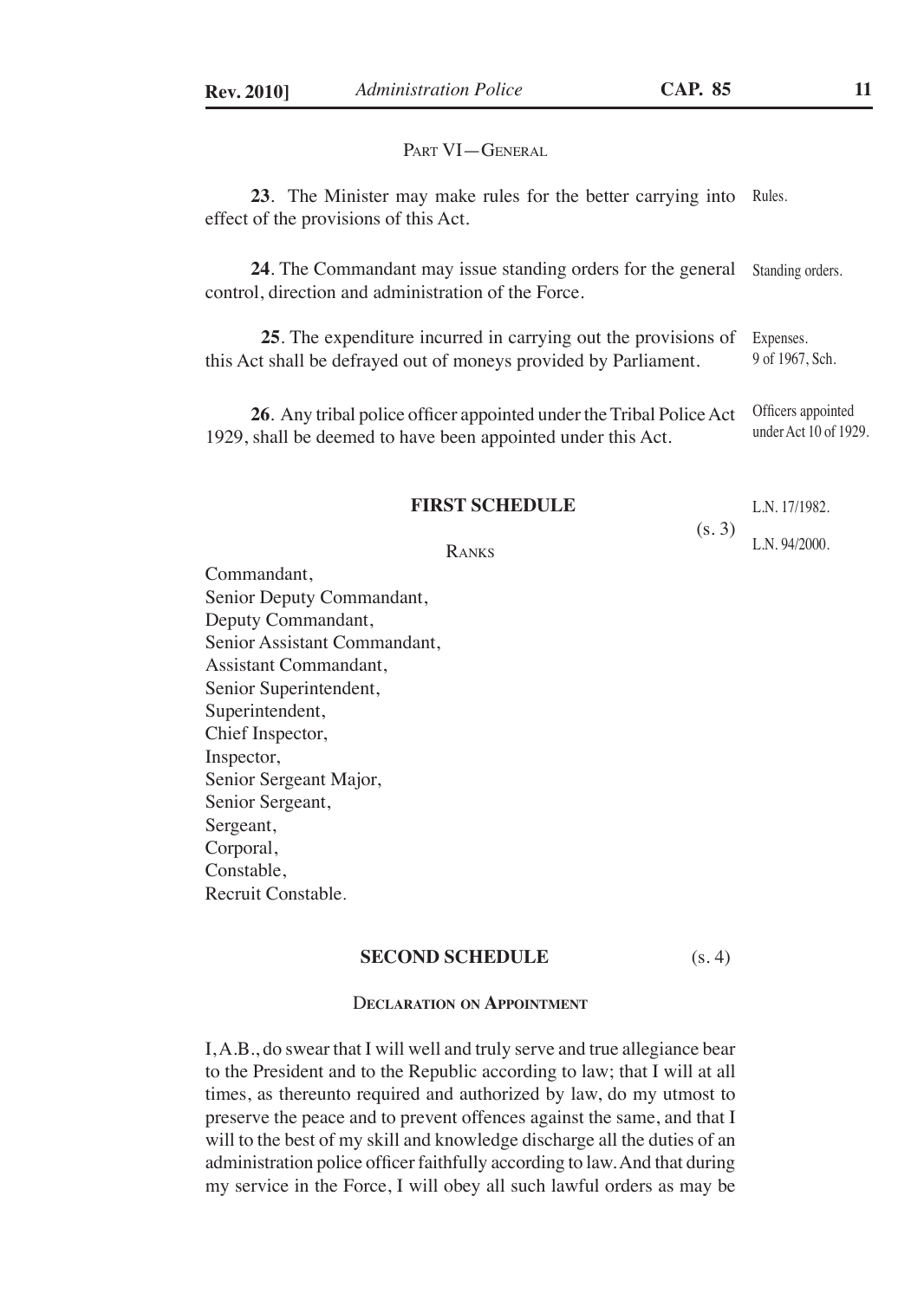given to me and will observe all Acts, Regulations and Orders relating to the Force which may from time to time be in force.

| So help me God. |                       |
|-----------------|-----------------------|
|                 | Signature of Recruit. |
|                 |                       |
|                 |                       |